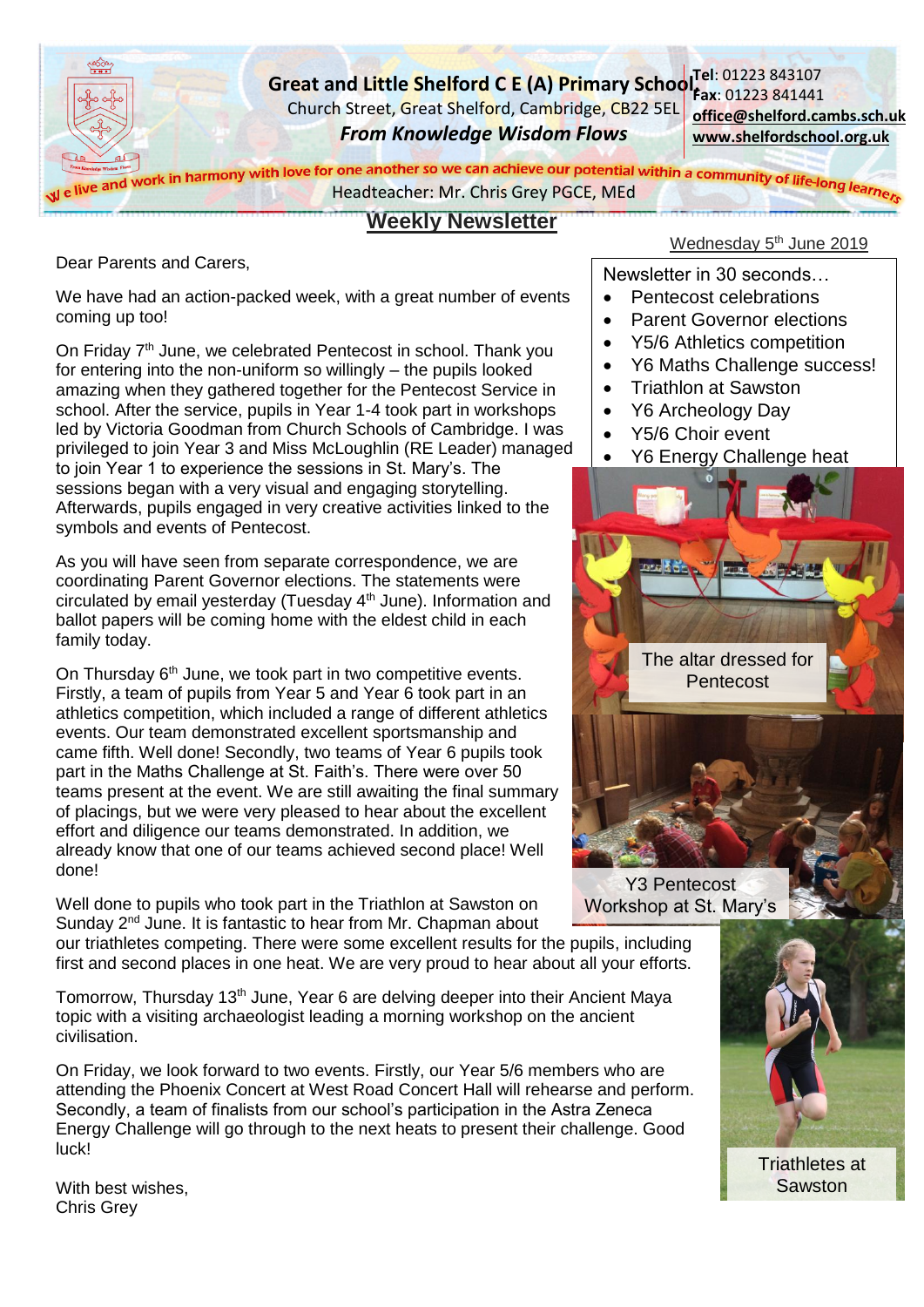# **Announcements**

#### **Non-uniform Day**

This Friday (14<sup>th</sup> June), children may come to school in non-uniform. The 'fine' for this is a bottle for the bottle tombola for the Summer Fair, which will be held the following day. Choir members will either need to wear uniform bottoms, or bring them to change into prior to the concert. They will be provided with a choir top.

#### **Choir Event**

A reminder of the upcoming concert for those pupils involved:

Choir Event for Year 5 and 6 - University Concert Hall, West Road, Cambridge on Friday 14th June. Parents of children involved with this should have received an email containing further details.

#### **Netball**

The last netball session this year will be next Monday  $(17<sup>th</sup>$  June)

#### **Upper Key Stage 2 Performance**

This year, our Year 5s and 6s will be leading the summer performance on Monday 24<sup>th</sup> June and Tuesday 25<sup>th</sup> June. As there will only be two year groups performing this year, we are able to offer two tickets per family for each performance. If you will require more than two tickets for a performance, please let the office know. Further information to follow.

#### **Moving up day**

This year moving up day will be on Wednesday 3<sup>rd</sup> July, where children will spend time in their new classes for September. If your child is going to Sawston Village College, please note that you will need to transport them to and from the college.

Sawston Village College will be holding their induction evening for new parents and pupils to attend on Thursday 4<sup>th</sup> July. Full information regarding this is in the information pack.

#### **Swimming**

Unfortunately, the pool is still unable to be used at the moment. We will keep you up to date with this. Once swimming resumes, please ensure that your child has their swimming kit on the days that they are due to swim, as the school does not have spare kit. Their kit must include:

- A one piece swimming costume (girls)/swimming trunks or shorts (boys)
- Towel
- Swimming hat (this is essential and can be purchased from the office for 70p, if needed)
- Brush
- Kit bag

Please ensure all of these items are named.

#### **Changes to your child's circumstances**

Please can we remind parents to inform the office of any changes to your child's circumstances as soon as possible please, e.g. changes of address, contact details or any dietary or medical needs they may have. If your child needs medication, e.g. an inhaler, it is also important to ensure that they have it in school in case they need it. All medicines must be signed in at the office and will be held at the office and not kept with your child. Thank you for your assistance with this.

#### **School prayer meeting - Thursday 27th June**

A small group meet together each term to pray for the school and we'd love more people to join us. It's fine to bring little ones, we have plenty of toys! We will be meeting at The Lodge, Kings Mill Lane, Great Shelford on Thursday 27th June at 2pm, so please do come along if you are free at that time.

#### **Parking**

Quite a few villagers have raised concerns regarding cars parking on the double yellow lines outside the school, particularly at the various drop off and pick up times. There have also been problems with cars parked just next to the Kings Mill Lane entrance blocking the view and making it unsafe to turn out. Inconsiderate and unsafe parking can reflect negatively on the reputation of the school amongst the wider community, despite our lack of control or authority over it.